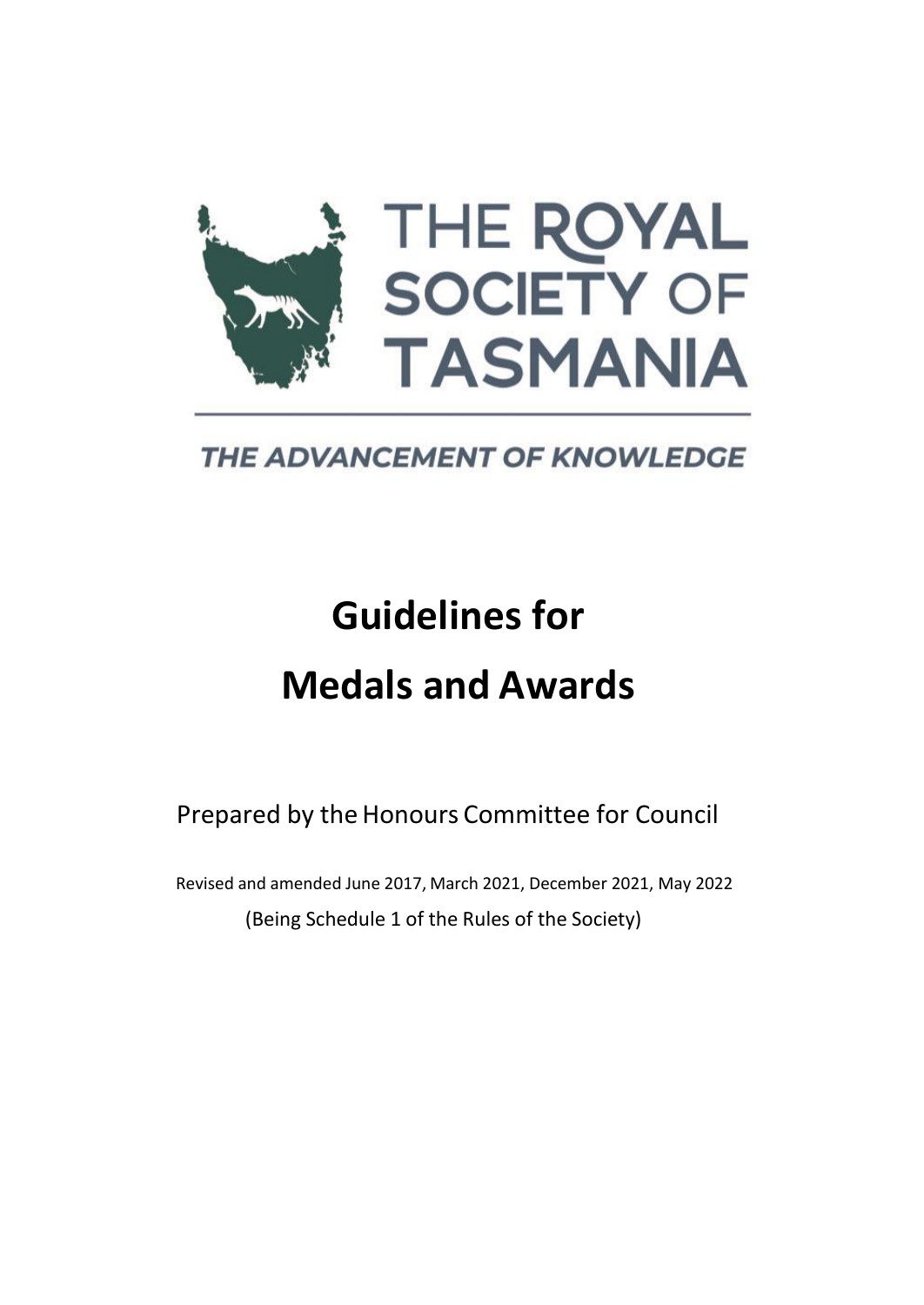## **Contents**

| Page              | <b>Title</b>                                                                                 |  |  |  |  |  |  |
|-------------------|----------------------------------------------------------------------------------------------|--|--|--|--|--|--|
| 3                 | Recent history and constitution of the Honours Committee                                     |  |  |  |  |  |  |
| 3                 | Roles of the Honours Committee                                                               |  |  |  |  |  |  |
| 3                 | Guidelines on membership of the Honours Committee                                            |  |  |  |  |  |  |
| $4 - 5$           | The Royal Society of Tasmania Awards                                                         |  |  |  |  |  |  |
| 5                 | <b>Frequency of Awards</b>                                                                   |  |  |  |  |  |  |
| 5                 | Multiple bestowal of medals to single candidates                                             |  |  |  |  |  |  |
| $6 - 7$           | Detailed guidelines to the selection process: nominations and<br>examination of nominations: |  |  |  |  |  |  |
|                   | (i) Medals of The Royal Society of Tasmania                                                  |  |  |  |  |  |  |
|                   | (ii) The Royal Society of Tasmania Doctoral Awards                                           |  |  |  |  |  |  |
|                   | (iii) Timeline for nominations                                                               |  |  |  |  |  |  |
|                   | (iv) Confidentiality                                                                         |  |  |  |  |  |  |
| 7                 | Use of this Awards guidelines document                                                       |  |  |  |  |  |  |
|                   | Winners of RST Medals and Awards                                                             |  |  |  |  |  |  |
| <b>Appendices</b> |                                                                                              |  |  |  |  |  |  |
| 8                 | A: Memorial Funds, Honours, Medals and Awards                                                |  |  |  |  |  |  |
| 8                 | B: The MR Banks Medal: Conditions of Award                                                   |  |  |  |  |  |  |
| 9                 | C: The Royal Society of Tasmania Annual Doctoral (PhD)<br>Awards                             |  |  |  |  |  |  |
| 10                | D: The Royal Society of Tasmania Awards by Year                                              |  |  |  |  |  |  |
| 11                | E: Guide for Medal Nominations of The Royal Society of<br>Tasmania and Suggested Pro Forma   |  |  |  |  |  |  |
| 12-13             | F: Historical background                                                                     |  |  |  |  |  |  |

Revised June 2017 by Hon. Secretary Dr John G. Thorne AM, FACEA. Revised March 2021, December 2021, May 2022 by Honours Committee Chair, Prof Jocelyn McPhie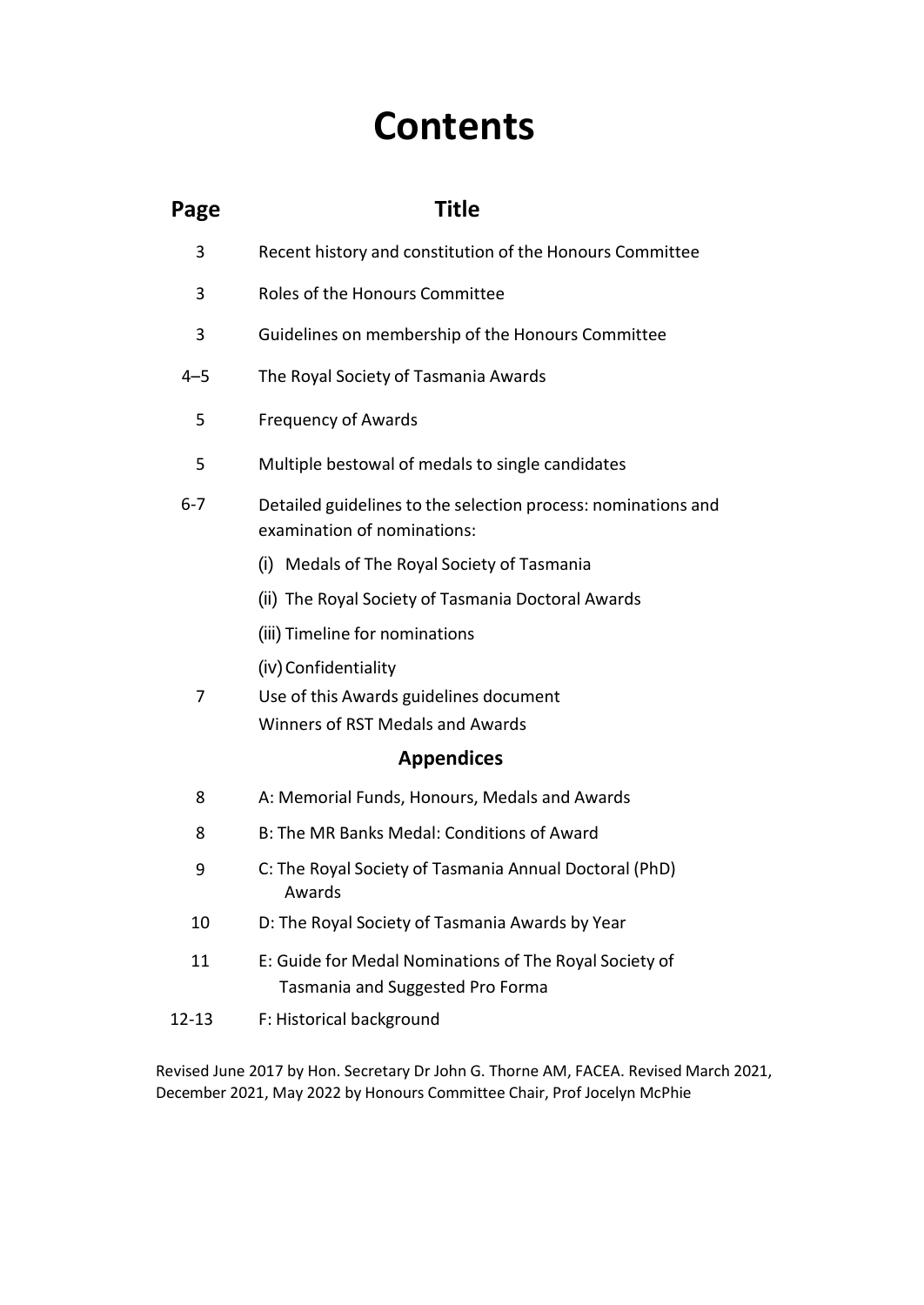## **The Royal Society of Tasmania**

## **Awards Guidelines**

#### **1. Recent history and Constitution of the Honours Committee**

- An Honours Committee was set up by Council in 1995 to make recommendations concerning The Royal Society of Tasmania Awards. The Committee then consisted of: Dr Shirley Jeffrey, Mr David Hannan, Prof. Jim Reid and Prof. Michael Roe.
- The Committee in 2022 consists of: Dr Margaret Davies, Prof. Jocelyn McPhie (Chair),Dr Eva Meidl, Prof. Jim Reid, and Dr Stephen Rintoul. Prof. Jonathan Sprent serves as Medical Sciences Consultant.

#### **2. Role of the Honours Committee**

- Council expects the Honours Committee to make recommendations concerning Awardsand, under Council guidance, to develop new awards from time to time as appropriate.
- No directive on time frequency for any of the Awards was given to the Honours Committeeapart from the new Doctoral Award (which is offered annually) and the Peter Smith Medal (which is offered biennially in alternate years to the M. R. Banks Medal). The M. R. Banks Medal is awarded every one to three years but not in the same year as the Peter Smith Medal.
- Suggested guidelines on time frequency are discussed in Item 5 below (p. 5). See alsoAppendix D (p. 10).

#### **3. Guidelines on membership of the Honours Committee**

Members should be or should have recently been:

- high-ranking members of the University of Tasmania or other scholarly institution
- highly experienced in a field of science or humanities
- experienced in evaluating curriculum vitae and research outputs.

Members should collectively cover a wide spectrum of research disciplines. The Committee can co-opt experts from other fields when needed. All members of the Honours Committee should be members of the Society.

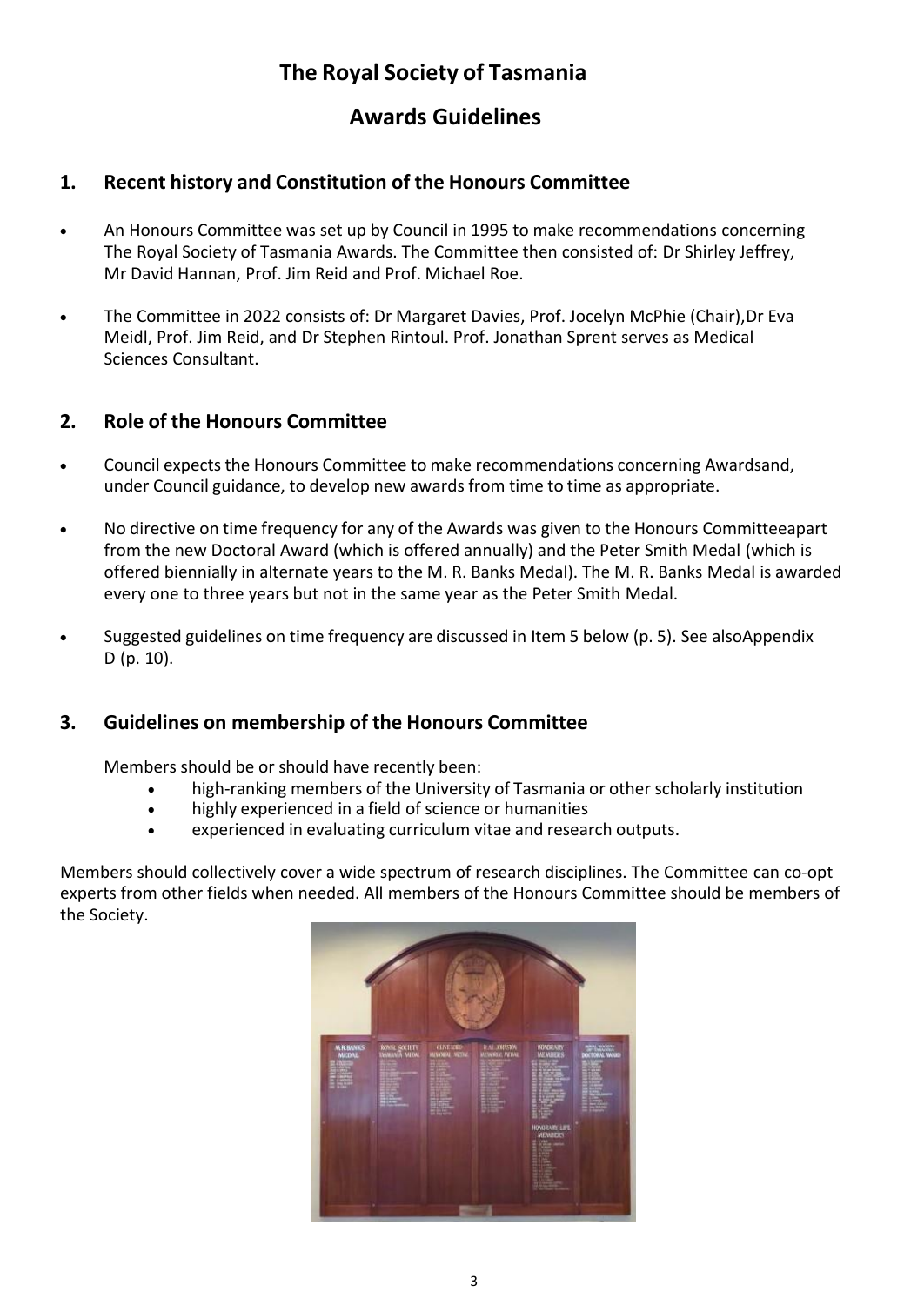## **4. The Royal Society of Tasmania Awards**

Six Awards are available. All have been introduced by the Honours Committee and ratified by Council and the Membership.

#### • **RM Johnston Memorial Medal**

Established 9 March 1920

Awarded to a scholar of great distinction in any field within the Society's purview.

The Awardee will deliver the 'R. M. Johnston Memorial Lecture'.If not a member of the Society, the Awardee will be offered free membership for one year.

See also Appendix A.

#### • **The Royal Society of Tasmania Medal**

Established 9 May 1927

Awarded to a scholar for substantial original research in any subject within the Society's purview.

A significant part of the research shall have been conducted while the Awardee was a resident of Tasmania.

The Awardee must have been, in the view of the Council, an active member of the Society for at least five years.

The Awardee will deliver 'The Royal Society of Tasmania Lecture'.

The minimum requirement of an 'active' member should be one or more of the following:

- membership of Council

- membership of a Society committee (program, honours, foundation, etc.)
- contribution to Society lectures or symposia
- convenor of Society meetings, excursions, etc.

When more than one nominee meets the criteria for 'active' membership, precedence shall be given to the quality of the scholarship.

#### • **Clive Lord Memorial Medal**

Established July 1930

Awarded to a scholar distinguished for research in Tasmanian science or Tasmanian history.

The Award will alternate between the fields of science and history, unless particular circumstances dictate otherwise.

The awardee will deliver the 'Clive Lord Memorial Lecture'.

If not a member of the Society, the awardee will be offered free membership for one year.

See also Appendix A.

#### • **MR Banks Medal**

Established March 1997

Awarded to a scholar of distinction in mid-career in any field within the Society's purview.

See also Appendix B for conditions of the Award.







The Royal Society of Tasmania Medal





Clive Lord Memorial Medal

Dr Maxwell R Banks AM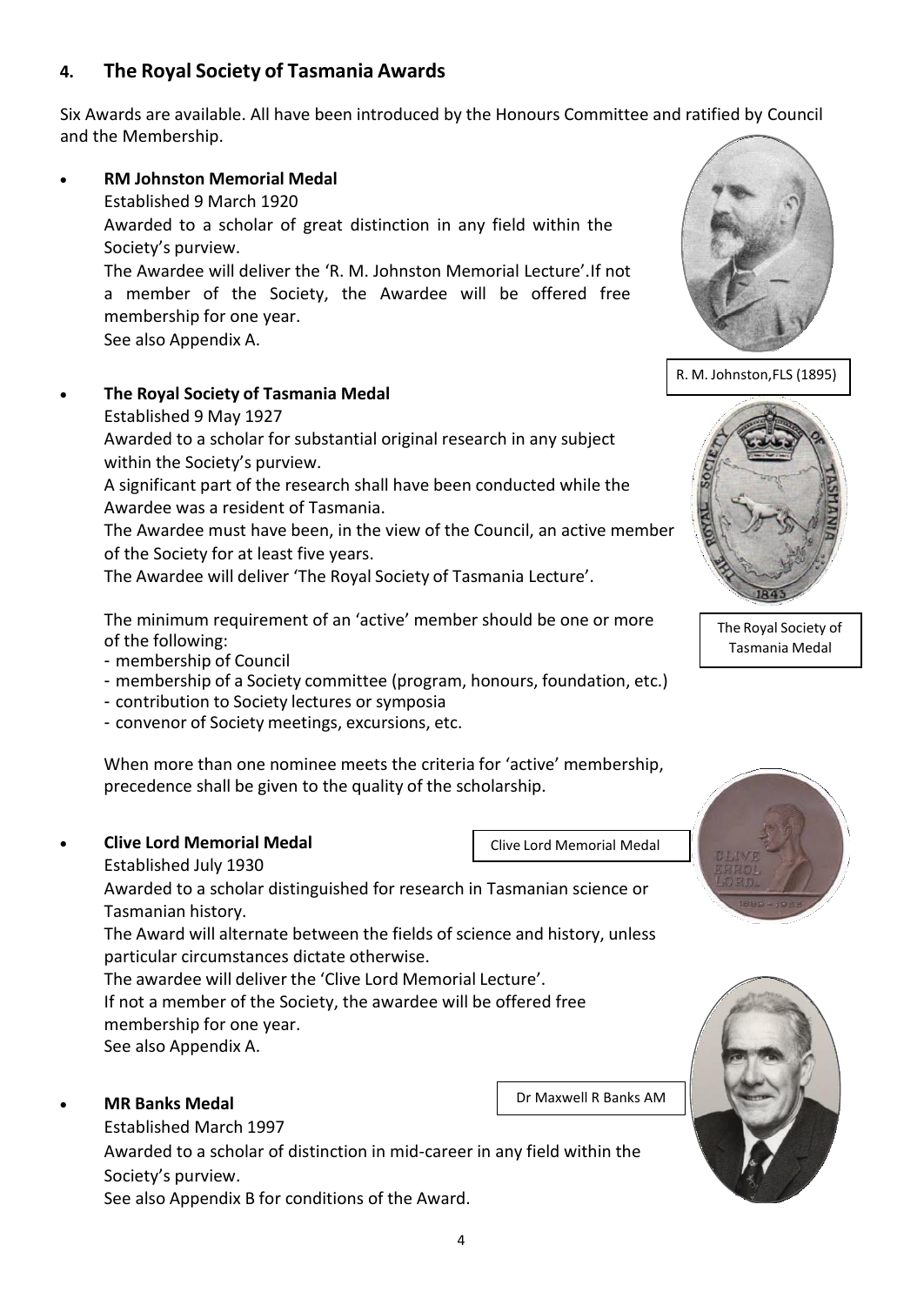#### • **Peter Smith Medal**

Established 2017 (first year of conferring in 2018) Awarded biennially to an outstanding early career researcher. The research is to have been largely carried out in Tasmania or under the aegis of a Tasmanian-based organisation and within the Society's purview. For the purpose of the medal, 'early career' is taken to mean that the time since the award of a PhD, at the Award nomination deadline, is between three (3) and less than eight (8) years or eight years equivalent full-time. The Honours Committee retains the right to exercise discretion in the application of this condition. A medal will be presented and the recipient may be requested to deliver the 'Peter Smith Lecture' to the Society.



Dr Peter Smith, OAM

• **The Royal Society of Tasmania Annual Doctoral (PhD) Awards** Established September 1998 Awarded annually in any fields within the Society's purview. No more than three years or three years equivalent full-time shall have passed since theaward of the nominee's PhD.

For full details see Appendix C.

#### **5. Frequency of Awards**

Historically, for the three older Awards (that is, RM Johnston Memorial Medal, The Royal Society of Tasmania Medal and the Clive Lord Medal) no guidelines on frequency of bestowal were given (see Appendix A: *Memorial Funds, Honours, Medals and Awards*).

The three more recent Awards (MR Banks Medal, the Peter Smith Medal and the Doctoral Awards) have suggested frequencies. A schedule has been established that offers guidelines for the presentation of all the awards (see Appendix D).

Guidelines for a timetable for Award bestowal suggested by the Honours Committee and ratified by Council are:

- Doctoral (PhD) Awards to be awarded annually
- MR Banks Medal to be awarded every two years (in alternate years to the Peter Smith Medal)
- Peter Smith Medal to be awarded every two years (in alternate years to the MR Banks Medal)
- Clive Lord Memorial Medal to be awarded every three years
- The Royal Society of Tasmania Medal to be awarded every four years
- RM Johnston Memorial Medal to be awarded every five years.

The above guidelines permit some flexibility in Award frequency. For example, more frequent bestowal could occur if circumstances indicate (e.g., special events or applicants). Less frequent bestowal could be due to the lack of appropriate nominees.

## **6. Multiple bestowal of medal to single applicants**

Normally a period of five years should elapse before an Awardee can receive a further Award. See <https://rst.org.au/awards/past-recipients/> for past Awardees.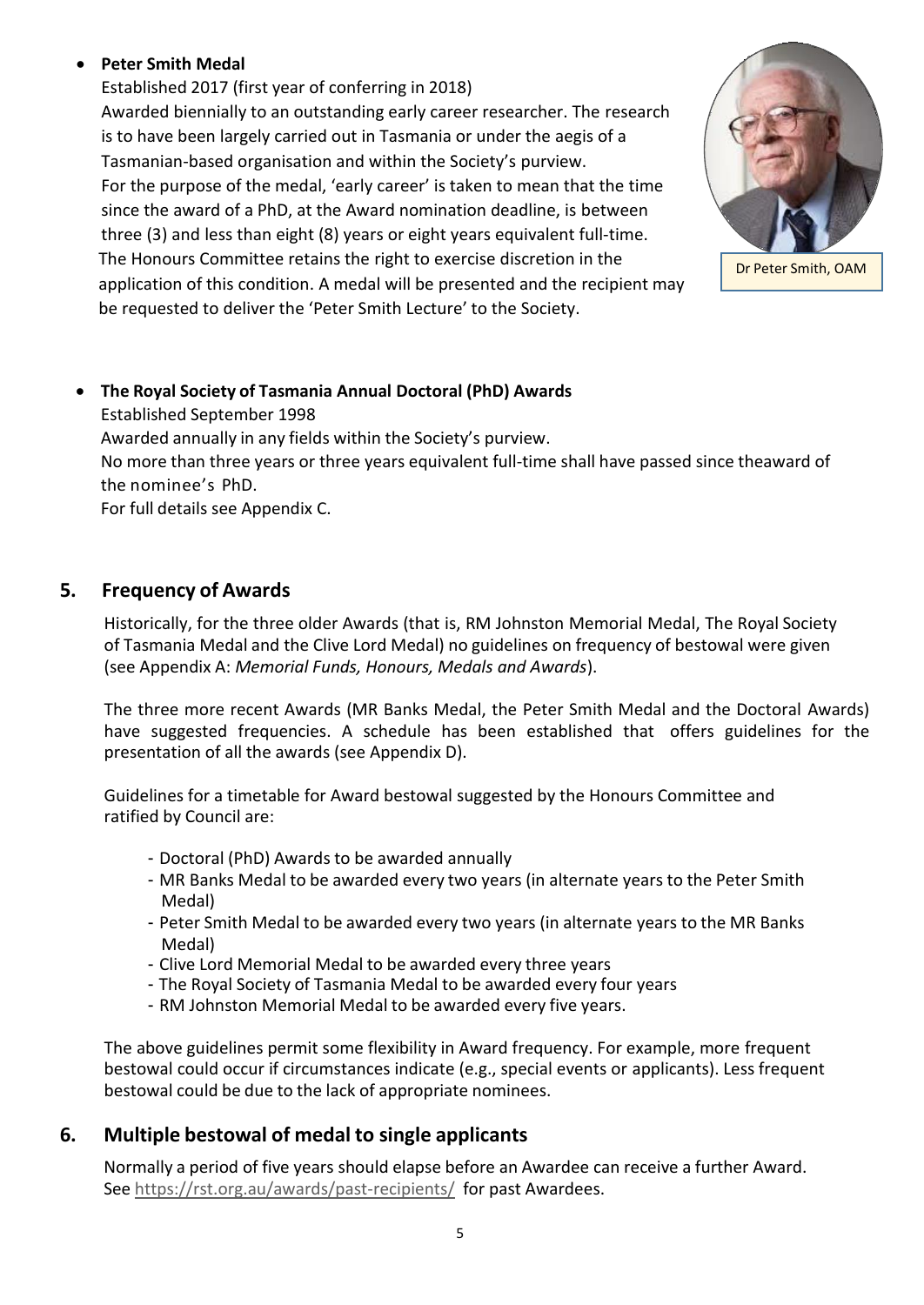## **7. Nomination procedures – General guidelines**

No self-nominations for any Award are allowed.

For Medals: Nominations shall be sought by open notice to all members of The RoyalSociety of Tasmania. The Honours Committee will exercise the function of a 'search' committee, considering further applicants prompted by its own deliberations.

For the Doctoral Awards: Nominations shall be widely sought from supervisors of potential applicants in Tasmania's research institutions.

Members of the Honours Committee may act as nominators for the Doctoral Award through their role as supervisors but will be absent from the final selection.

A pro forma for all award applications (Appendix E) should ensure consistency of information provided to the Honours Committee for all applicants.

## **8. Guidelines to the selection process – Nominations and evaluation of nominations**

**(i) Medals of The Royal Society of Tasmania**

- No self-nominations will be accepted.
- Nominations shall be sought by open notice to all members of the Society by 30 June each year, together with additional names put forward by the Honours Committee acting in its role as a 'search' committee.
- Nominations using the pro forma (Appendix E) and specifying the pertinent award or awards shall be received by the Honorary Secretary by 31 August each year.
- If a member of the Honours Committee is nominated for a medal, that member must be absent from the pertinent discussions. The Committee may then co-opt a suitablyqualified expert for discussion of that particular award.
- For any award, the Honours Committee may advise that no applicant has a record appropriate to justify an award.

#### **(ii) The Royal Society of Tasmania Doctoral (PhD) Awards**

- No self-nominations will be accepted.
- Nominations shall be sought from supervisors of potential applicants by circulating notices within the University of Tasmania and Tasmanian research institutions by early October.
- Members of the Honours Committee may act as nominators in their role as supervisors.
- Nominations are not restricted to members of the Society.
- Nominations in confidence from the nominee's supervisor shall be received by the Honorary Secretary by 15 November each year.
- Nominations, which will include a summary of the doctoral thesis, title, publication listand copies of published material (Appendix C) will be examined by the Honours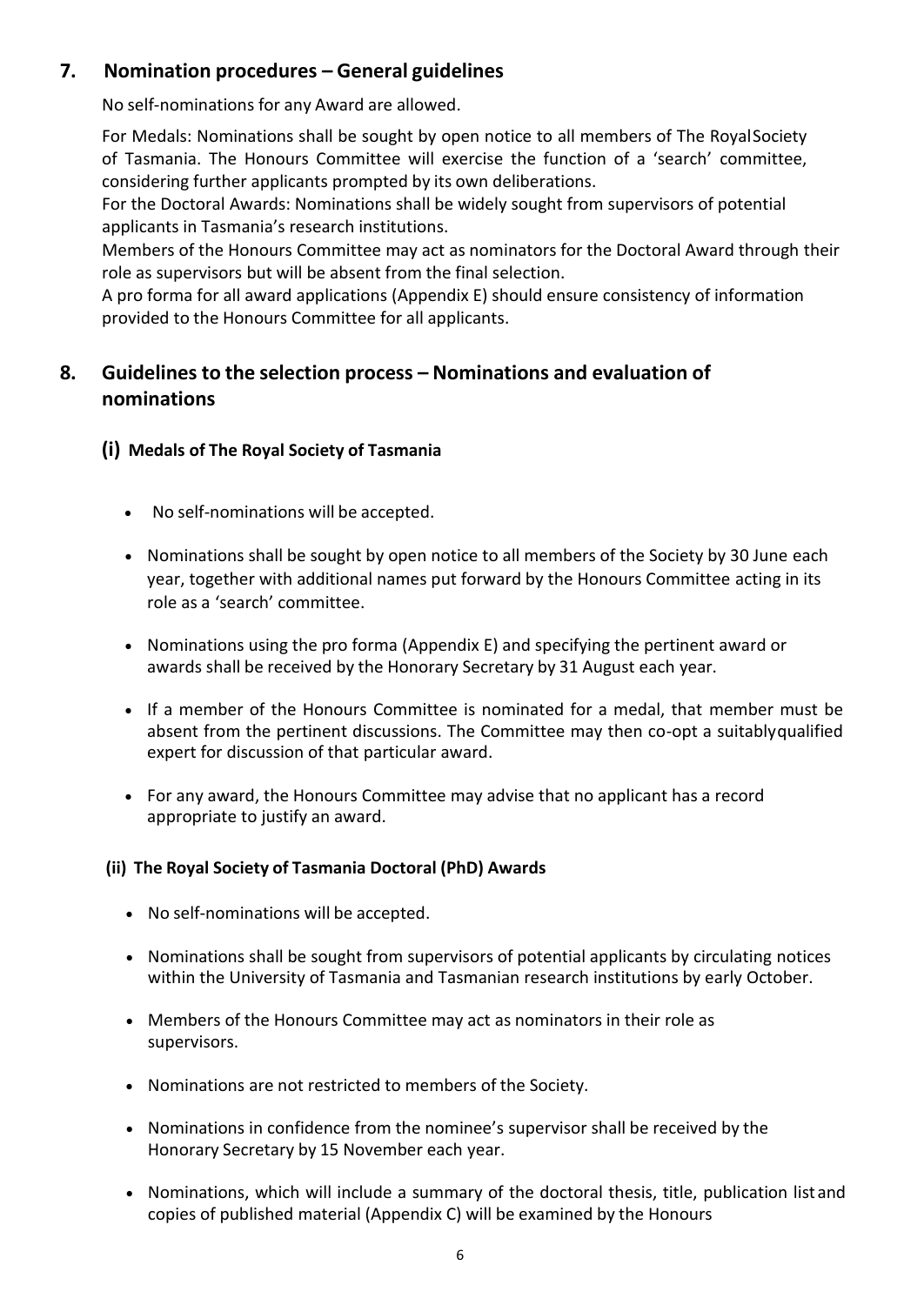Committee. Recommendations will be forwarded to the Honorary Secretary for Council ratification by 31 January of the year immediately following.

• Nominees must have had their PhDs formally conferred by the end of the calendar year of the nomination.

#### **(iii) Timetable for Nominations**

|                       | <b>Call for</b><br><b>Nominations</b> | <b>Nominations close</b> | <b>Recommendations of</b><br><b>Awards to Council</b> |
|-----------------------|---------------------------------------|--------------------------|-------------------------------------------------------|
| <b>Medals</b>         | 30 June                               | 31 August                | 15 November                                           |
| <b>Doctoral Award</b> | 1 October                             | 15 November              | 31 January                                            |

#### **(iv) Confidentiality**

All matters pertaining to the Society awards and the Honours Committee deliberations are confidential. The Honours Committee recommendations must be ratified by Council and all nominators must be informed of the outcome before public announcement of award winners.

#### **9. Use of this Awards guidelines document**

The Honours Committee wishes Council and the Membership to know that the aim in producing and revising this document is both to ensure that fair and meritorious Awards are made to the best nominees available and to support the advancement of knowledge of the highest calibre.

These guidelines should be reviewed by the Honours Committee and Council every five years or as circumstances dictate.

#### **10. Winners of RST Medals and Awards**

Winners of all RST Medals and Awards since 1923 are listed at <https://rst.org.au/awards/past-recipients/> .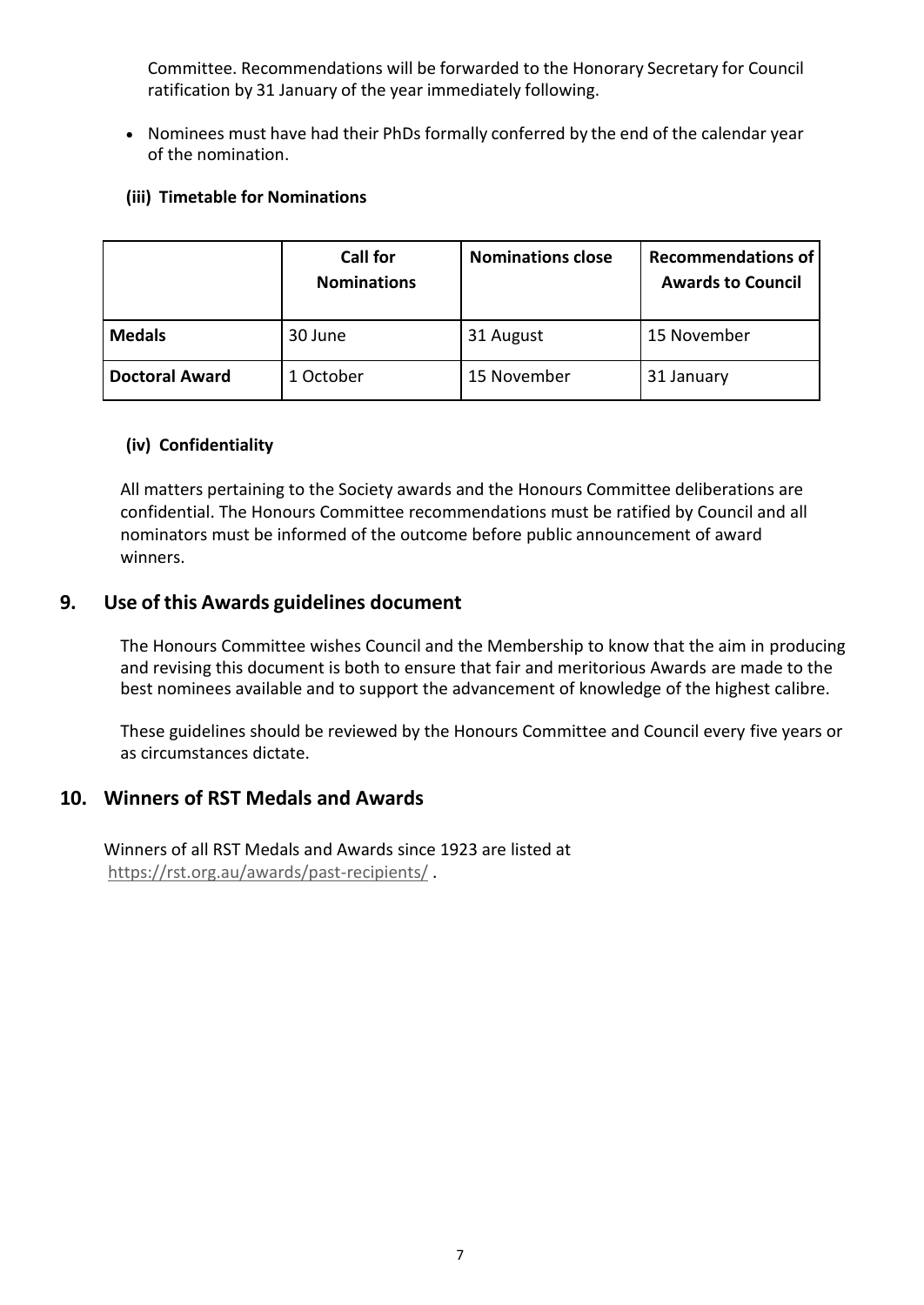## **APPENDIX A**

## **Memorial Funds, Honours, Medals and Awards**

All previous Rules and Regulations referring to the RM Johnston Memorial Medal, the Clive Lord Memorial Medal and The Royal Society of Tasmania Medal are cancelled. Administration and determination of the award of the Johnston, Lord and Royal Society Medals are at the discretion of the Council. The award of one or other Medal should be a regular event in the life of the Society.

## **APPENDIX B**

## **The MR Banks Medal: Conditions of Award**

The Award is to honour Dr Maxwell R Banks' contribution to science and The Royal Society of Tasmania.

The conditions of the Award are:

- 1. The scholar to be recognised should have achieved a PhD or appropriate higher qualification between 8 and up to a maximum of 15 years or 15 equivalent-full-time years, post PhD graduation. The Honours Committee retains the right to exercise discretion in the application of this condition.
- 2. The recipient shall be a scholar of distinction in mid-career, rapidly developing a standing in his/her field and be winning international recognition from peers.
- 3. The Award may be made in any field within the purview of the Society.
- 4. The research is to have been largely carried out in Tasmania or under the aegis of a Tasmanian-based organisation.
- 5. The Award is to be made every two years, alternating with, and not in the same year as, the Peter Smith Medal.
- 6. After the conferring of the Award, the recipient may be invited to address the Society by delivering the 'MR Banks Lecture' to the members.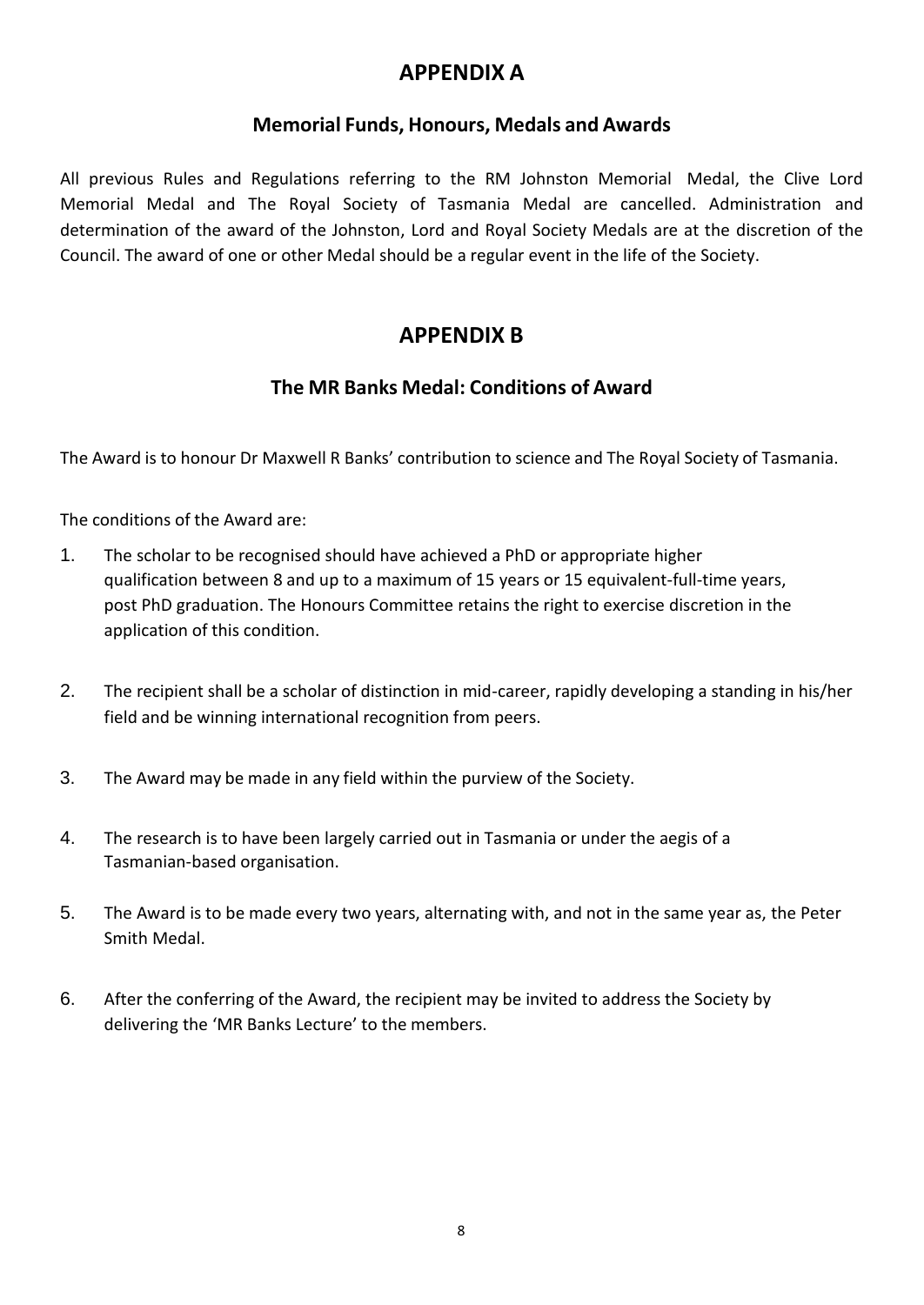## **APPENDIX C**

## **The Royal Society of Tasmania Annual Doctoral (PhD) Awards**

The Royal Society of Tasmania has instituted this Award to honour two doctoral (PhD) graduates who have made significant advances in the course of their doctoral research.

The conditions of this Award are:

- The Doctoral Awards are intended for PhD graduates within three years, or three years equivalent-full-time, of their PhD graduation.
- The research should have been largely carried out in Tasmania or under the aegis of a Tasmanian-based organisation.
- Nominations may be made by anyone although no self-nominations will be accepted.
- Nominations are accepted in all disciplines sciences, medicine, arts or humanities within the purview of the Society.
- Two Awards are to be made available annually but will not be awarded if there are no nominees of sufficient quality.
- Beginning in 2021, and every second year thereafter, one Doctoral Award will be reserved for nominations from non-Science, Technology, Engineering, Maths and Medicine (STEMM) disciplines and the other Award will be open. In alternate years, the Doctoral Awards will be entirely open.
- Expressions of interest are to be sought widely from all relevant institutions on an annual basis and must include an endorsement from the candidate's supervisor.
- Each Awardee will be encouraged to address the Society.
- The value of each award is \$1000.

Applications to be submitted online as advised by the nominated due date. All

applications must include:

- A full academic curriculum vitae including the date of birth, the date of receipt of degrees (including the date of PhD graduation) and a full list of publications. Highlight the most significant outputs with an asterisk. For all co-authored publications, including first-author publications, the nominee's role in those publications should be indicated as a percentage.
- An abstract (not more than one page) of the PhD study, including the thesis title.
- Include a statement (not more than one A4 page) of the new and original contribution madeby the PhD research to the field, using language suitable for non-specialists. If the Nominator is not the PhD supervisor, this statement must be endorsed by the PhD supervisor. Applications without this document will not be considered.

Receipt of applications must be no later than 15 November in each year. The Awards will be announced at the Society's Annual General Meeting in Hobart in March, the following year.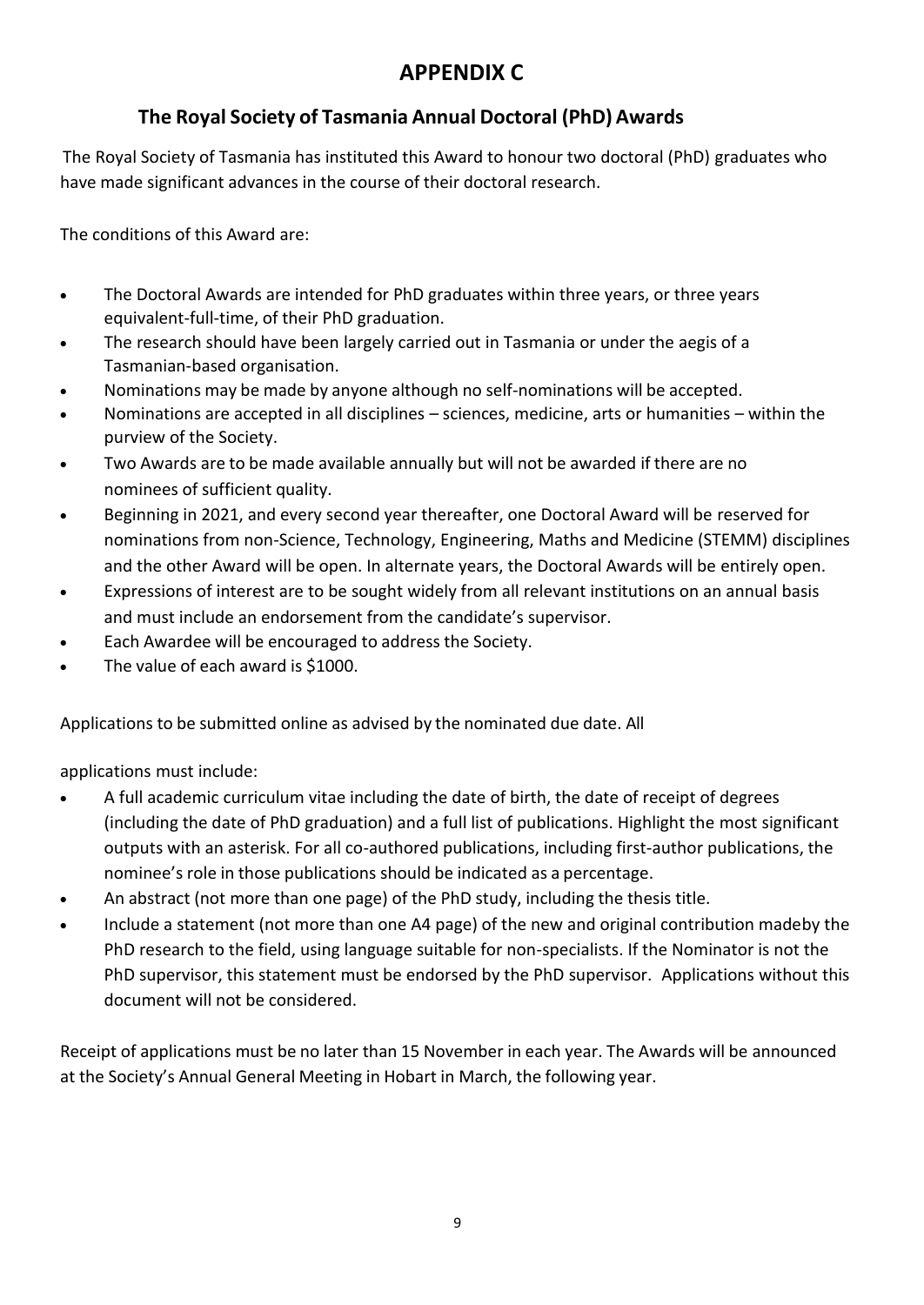| The Royal Society of Tasmania Awards by Year |                                    |                                        |                                     |                       |                             |                                                                                   |  |  |  |
|----------------------------------------------|------------------------------------|----------------------------------------|-------------------------------------|-----------------------|-----------------------------|-----------------------------------------------------------------------------------|--|--|--|
| Year                                         | <b>RM Johnston</b><br><b>Medal</b> | The Royal Society of<br>Tasmania Medal | <b>Clive Lord Memorial</b><br>Medal | <b>MR Banks Medal</b> | <b>Peter Smith</b><br>Medal | <b>The Royal Society</b><br>of Tasmania<br><b>Doctoral (PhD)</b><br><b>Awards</b> |  |  |  |
|                                              | 5 years                            | 4 years                                | 3 years                             | 2 years               | 2 years                     | yearly                                                                            |  |  |  |
| 2014                                         |                                    |                                        |                                     |                       |                             | $\sqrt{ }$                                                                        |  |  |  |
| 2015                                         |                                    |                                        |                                     | $\sqrt{ }$            |                             | $\sqrt{ }$                                                                        |  |  |  |
| 2016                                         | $\sqrt{ }$                         |                                        | $\sqrt{ }$                          |                       |                             | $\sqrt{ }$                                                                        |  |  |  |
| 2017                                         |                                    | $\sqrt{ }$                             |                                     | $\sqrt{ }$            |                             | $\sqrt{ }$                                                                        |  |  |  |
| 2018                                         |                                    |                                        |                                     |                       | $\sqrt{ }$                  | $\sqrt{ }$                                                                        |  |  |  |
| 2019                                         |                                    |                                        | $\sqrt{ }$                          | $\sqrt{ }$            |                             | $\sqrt{ }$                                                                        |  |  |  |
| 2020                                         |                                    |                                        |                                     |                       | $\sqrt{ }$                  | $\sqrt{ }$                                                                        |  |  |  |
| 2021                                         | Not awarded                        | $\sqrt{ }$                             |                                     | $\sqrt{ }$            |                             | $\sqrt{ }$                                                                        |  |  |  |
| 2022                                         |                                    |                                        | $\sqrt{ }$                          |                       | $\sqrt{ }$                  | $\sqrt{ }$                                                                        |  |  |  |
| 2023                                         | $\sqrt{ }$                         |                                        |                                     | $\sqrt{ }$            |                             | $\sqrt{ }$                                                                        |  |  |  |
| 2024                                         |                                    |                                        |                                     |                       | $\sqrt{ }$                  | $\sqrt{ }$                                                                        |  |  |  |
| 2025                                         |                                    | $\sqrt{ }$                             | $\sqrt{ }$                          | $\sqrt{ }$            |                             | $\sqrt{ }$                                                                        |  |  |  |
| 2026                                         |                                    |                                        |                                     |                       | $\sqrt{ }$                  | $\sqrt{ }$                                                                        |  |  |  |
| 2027                                         |                                    |                                        |                                     | $\sqrt{ }$            |                             | $\sqrt{ }$                                                                        |  |  |  |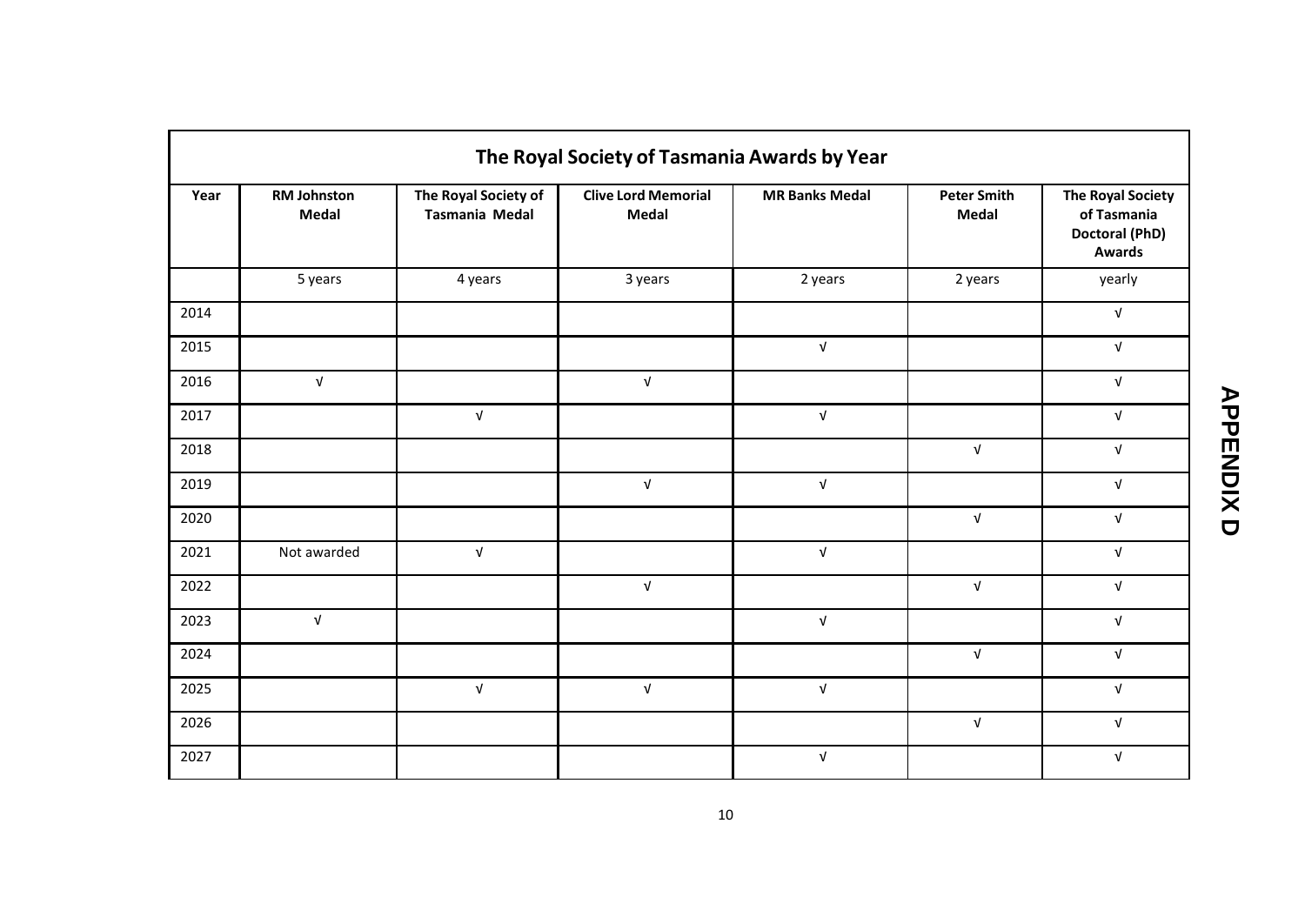## **APPENDIX E**

## **Guide for Medal Nominations of The Royal Society of Tasmania and Suggested Pro Forma**

The following is a guide for nominating candidates for The Royal Society of Tasmania Medals:

- RM Johnston Memorial Medal
- The Royal Society of Tasmania Medal
- Clive Lord Memorial Medal
- MR Banks Medal
- Peter Smith Medal

The first page of the nomination should list:

- The name of the medal
- The name of the nominee and contact address and details
- The name of the nominator and contact address and details.

#### **No self-nominations are allowed.**

The description of the nominee's achievements relevant to the particular medal should follow. It should be no more than one page and should be written concisely and in language that is widely understood outside the nominee's field of research. The nominee's research or other scholarly contributions to science, history or other field of learning, industry or society should be clearly stated.

A full curriculum vitae for the Honours Committee should be given. It should include the nominee's date of birth, the date/s of receipt of degrees and a full list of publications and/or other outputs. Highlight the most significant outputs with an asterisk. For all co-authored publications, including first-author publications, the nominee's role in those publications should be indicated as a percentage.

The Honours Committee of The Royal Society of Tasmania has limited ability to seek additional information and therefore depends on the nomination papers to provide a full and fair account ofthe nominee's suitability, taking into account the criteria of the particular medal applied for.

All nominations should be submitted online to the Honorary Secretary of the Society by the due date.

**All matters pertaining to the Society awards and the Honours Committee deliberations are confidential. The Honours Committee recommendations must be ratified by Council and all nominators must be informed of the outcome before public announcement of award winners.**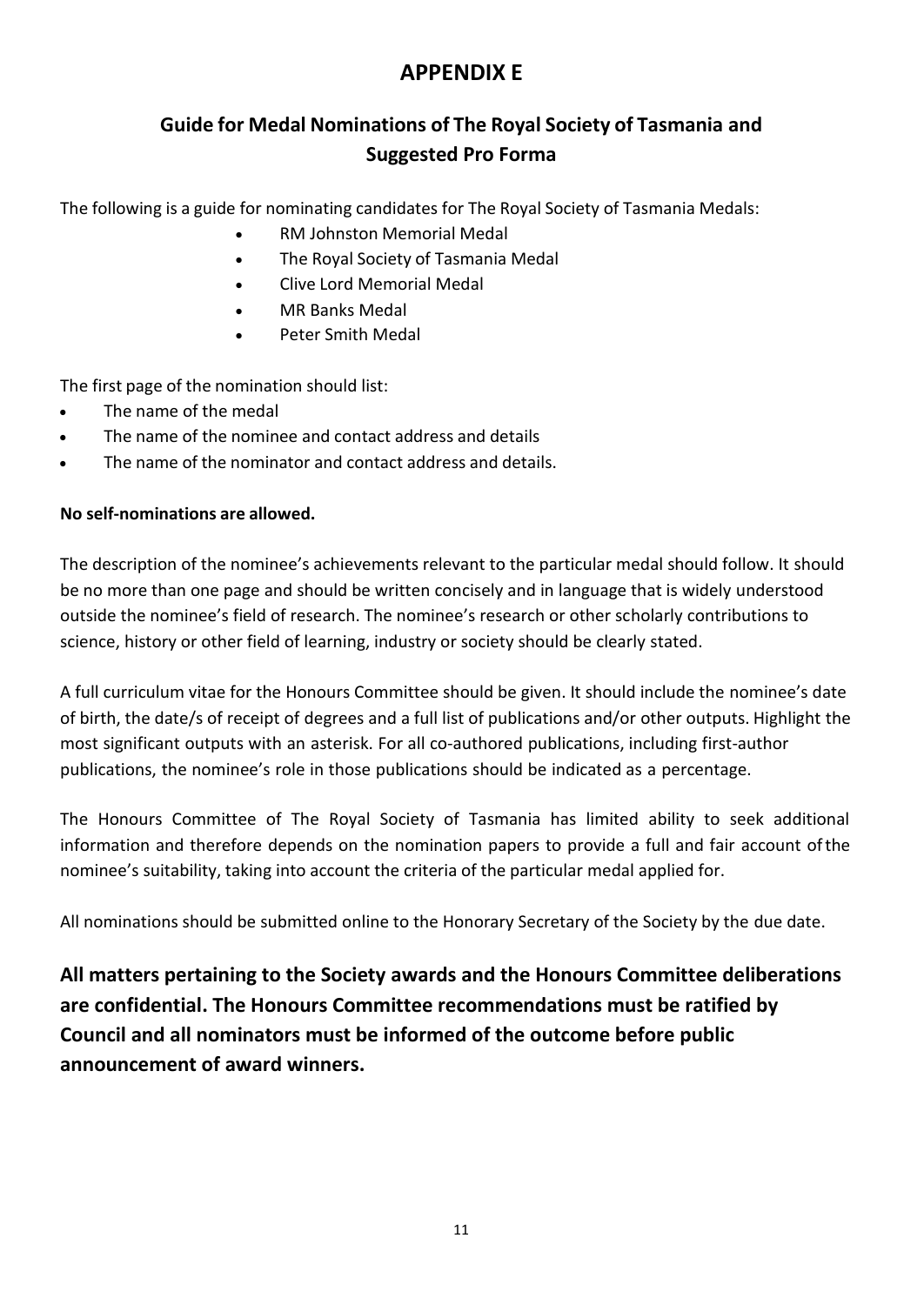## **APPENDIX F Historical background**

#### **MEMORIAL FUNDS, HONOURS, MEDALS AND AWARDS**

[Some years ago, with Supreme Court permission, all the following funds were consolidated into The Royal Society of Tasmania general funds. Information on each bequest and award is provided below for historical record.]

The Rules and Regulations referring to the RM Johnston Memorial, the Clive Lord Memorial, and The Royal Society of Tasmania Medal are those agreed to from time to time by the Council of The RoyalSociety of Tasmania. Administration and determination of the award of the Johnston, Lord, and The Royal Society of Tasmania medals are at the discretion of the Council. The award of each Medal should be a regular event in the life of the Society, one such award desirably occurring every two or three years. This statement is not meant to impose any periodic regularity on the award of The Royal Society of Tasmania Medal.

#### **MORTON ALLPORT MEMORIAL**

Established 2 May 1879. Amount of original Fund, £200 (\$400)

The income from the Fund to be applied to the purchase of scientific books for the Society's Library, the books to be stamped to perpetuate the memory of Morton Allport.

#### **R M JOHNSTON MEMORIAL**

Established 9th March 1920. Amount of original Fund, £231.5.4. (\$462.53) (balance remaining after providing six medals)

The income from the fund to be used as follows:

a) to purchase additional medals. The medal is to be awarded to a scholar of distinction in any field within the Society's purview who is to deliver the "RM Johnston Memorial Lecture".

b) the remainder of the income to be used for the purchase of books for the Society's Library, each book to bear an appropriate book-plate.

#### **THE ROYAL SOCIETY OF TASMANIA MEDAL**

Established 9th May 1927.

To be awarded to a scholar who has carried out prolonged original research in any subject within the Society's purview. The recipient shall have been a resident of Tasmania during the period of this research and for the past five years have been in the view of the Council an active member of the Society.

#### **CLIVE LORD MEMORIAL**

Established July 1934. Amount of original fund £200 (\$400), balance remaining after provision of a die of the Memorial Medal and a Memorial Tablet in the Tasmanian Museum.

The income from the fund to be used to provide a Memorial Medal for a lecturer chosen to deliver the "Clive Lord Memorial Lecture", the recipient being a scholar distinguished for research in Tasmanian science or history, and to meet other associated costs.

#### **A H CLARKE LEGACY**

Established 8th January 1945. Amount of original bequest, £100 (\$200}

Purpose of Fund: Interest arising from investment of the legacy to be used for the purchase of books and library upkeep.